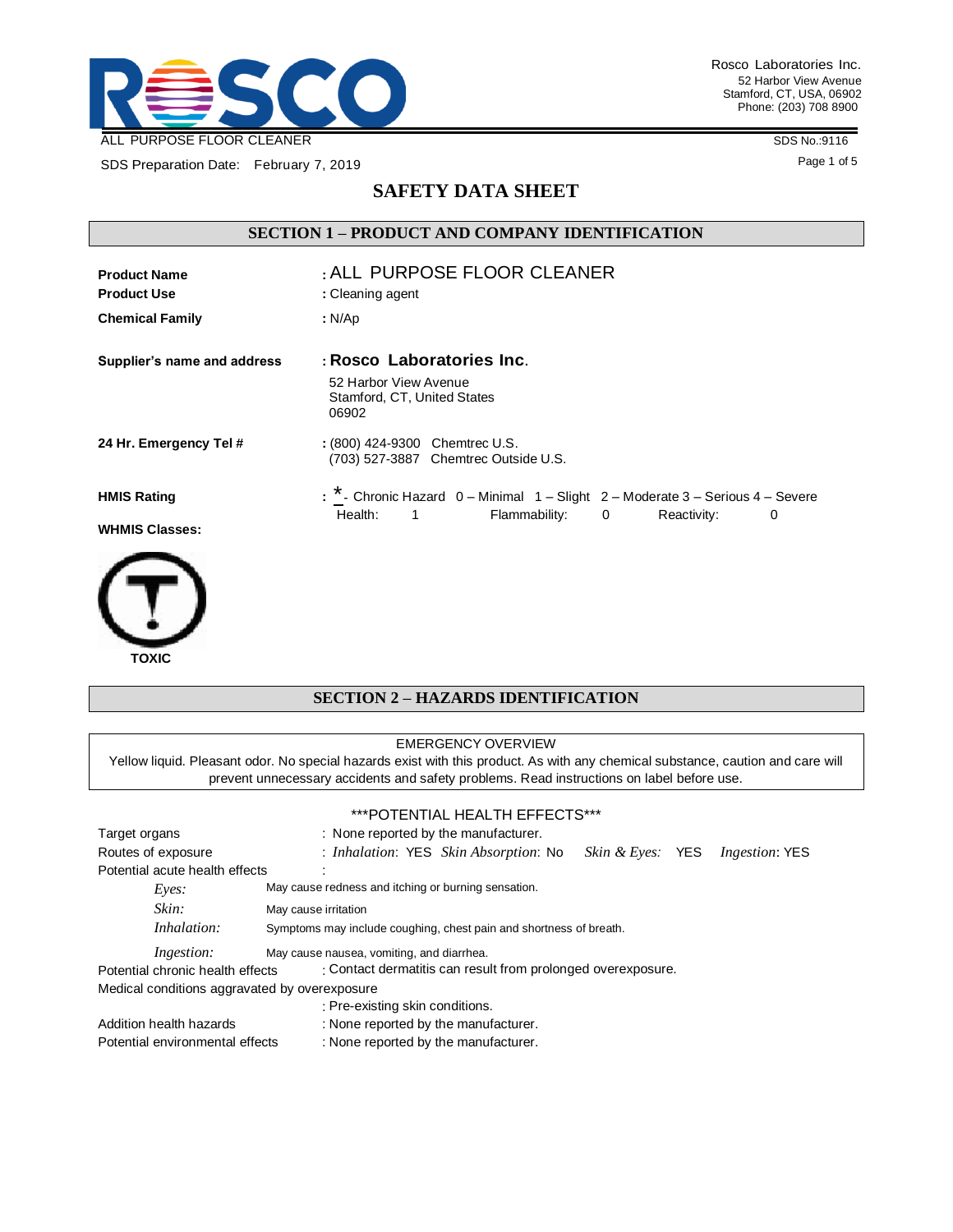

SDS Preparation Date: February 7, 2019

SDS No.:9116

Page 2 of 5

| <b>SECTION 3 – COMPOSITION/INFORMATION ON INGREDIENTS</b> |           |            |           |             |                 |      |
|-----------------------------------------------------------|-----------|------------|-----------|-------------|-----------------|------|
|                                                           |           |            | ACGIH TLV |             | <b>OSHA PEL</b> |      |
| Ingredients                                               | CAS #     | % (weight) | TWA       | <b>STEL</b> | PEL             | STEL |
| Nonylphenolpolyethoxyethanol                              | 9016-45-9 | N/Av       | N/Av      | N/Av        | N/Av            | N/Av |

| <b>SECTION 4 – FIRST AID MEASURES</b> |                                                                                                                                                                                                                               |  |  |  |
|---------------------------------------|-------------------------------------------------------------------------------------------------------------------------------------------------------------------------------------------------------------------------------|--|--|--|
| Inhalation                            | : If inhaled, move to fresh air. If irritation persists, seek prompt medical attention.                                                                                                                                       |  |  |  |
| Skin contact                          | : Wash affected areas with soap and water. Remove and wash contaminated clothing<br>before re-use.                                                                                                                            |  |  |  |
| Eye contact                           | : Rinse immediately with plenty of water for at least 15 minutes. If irritation persists, seek<br>prompt medical attention.                                                                                                   |  |  |  |
| Ingestion                             | : Call a physician or Poison Control Centre immediately. Dilute with large quantities of<br>water or milk. Never give anything by mouth to an unconscious person. Induce vomiting<br>if and as directed by medical personnel. |  |  |  |
| Notes for physician                   | : Low degree of toxicity.                                                                                                                                                                                                     |  |  |  |

| <b>SECTION 5 - FIRE FIGHTING MEASURES</b>                                                                                                                                                                                                                                                                                                                                 |                                                                                                                                  |                                                      |  |  |  |  |
|---------------------------------------------------------------------------------------------------------------------------------------------------------------------------------------------------------------------------------------------------------------------------------------------------------------------------------------------------------------------------|----------------------------------------------------------------------------------------------------------------------------------|------------------------------------------------------|--|--|--|--|
|                                                                                                                                                                                                                                                                                                                                                                           | Fire hazards/conditions of flammability                                                                                          |                                                      |  |  |  |  |
|                                                                                                                                                                                                                                                                                                                                                                           |                                                                                                                                  | : Not flammable under normal conditions of handling. |  |  |  |  |
| Flammability classification (OSHA 29 CFR 1910. 1200)                                                                                                                                                                                                                                                                                                                      |                                                                                                                                  |                                                      |  |  |  |  |
|                                                                                                                                                                                                                                                                                                                                                                           | : Not flammable.                                                                                                                 |                                                      |  |  |  |  |
| Flash point                                                                                                                                                                                                                                                                                                                                                               | : Not applicable.                                                                                                                |                                                      |  |  |  |  |
| Flash point Method                                                                                                                                                                                                                                                                                                                                                        | : Not applicable.                                                                                                                | Auto-ignition temperature : Not available.           |  |  |  |  |
| Lower flammable limit (% by vol.)                                                                                                                                                                                                                                                                                                                                         | : Not applicable.                                                                                                                | Upper flammable limit (% by vol.)                    |  |  |  |  |
|                                                                                                                                                                                                                                                                                                                                                                           |                                                                                                                                  | : Not applicable                                     |  |  |  |  |
| Suitable extinguishing media                                                                                                                                                                                                                                                                                                                                              | : Use media suitable to the surrounding fire such as water fog or fine spray, alcohol foams,<br>carbon dioxide and dry chemical. |                                                      |  |  |  |  |
| Explosion data: Sensitivity to mechanical impact / static discharge                                                                                                                                                                                                                                                                                                       |                                                                                                                                  |                                                      |  |  |  |  |
|                                                                                                                                                                                                                                                                                                                                                                           | : Not sensitive to static discharge or mechanical impact under normal conditions of use<br>and handling.                         |                                                      |  |  |  |  |
| Special fire-fighting procedures/equipment                                                                                                                                                                                                                                                                                                                                |                                                                                                                                  |                                                      |  |  |  |  |
| : Firefighters should wear self-contained breathing apparatus (SCBA). In confined<br>spaces or where the risk of skin exposure is much higher (e.g. handling bulk material),<br>impervious clothing should also be worn. Use self-contained breathing apparatus for<br>entry into confined space, for other poorly ventilated areas or for large spill clean-up<br>sites. |                                                                                                                                  |                                                      |  |  |  |  |
| Hazardous combustion products                                                                                                                                                                                                                                                                                                                                             | : Thermal decomposition products include: Carbon dioxide, carbon monoxide and<br>other unidentified organic compounds.           |                                                      |  |  |  |  |
| Oxidizing properties                                                                                                                                                                                                                                                                                                                                                      | : None.                                                                                                                          |                                                      |  |  |  |  |
| <b>SECTION 6 - ACCIDENTAL RELEASE MEASURES</b>                                                                                                                                                                                                                                                                                                                            |                                                                                                                                  |                                                      |  |  |  |  |

|                           | <b>SECTION 6 - ACCIDENTAL RELEASE MEASURES</b>                                                                                                                                                                                                                                   |
|---------------------------|----------------------------------------------------------------------------------------------------------------------------------------------------------------------------------------------------------------------------------------------------------------------------------|
| Personal precautions      | : Wear suitable protective clothing (see Section 8)                                                                                                                                                                                                                              |
| Environmental precautions | : If necessary, dike well ahead of the spill to prevent runoff into drains, sewers, or any<br>natural waterway or drinking supply.                                                                                                                                               |
| Spill response/cleanup    | : Contain and absorb spilled liquid with non-combustible, inert absorbent material (e.g.<br>sand), then place absorbent material into a container for later disposal (see Section 13).<br>Flush any residue in the spill area with water. Dispose of rinse water as waste water. |
| Containment               | : Place in an approved metal container. Seal the container.                                                                                                                                                                                                                      |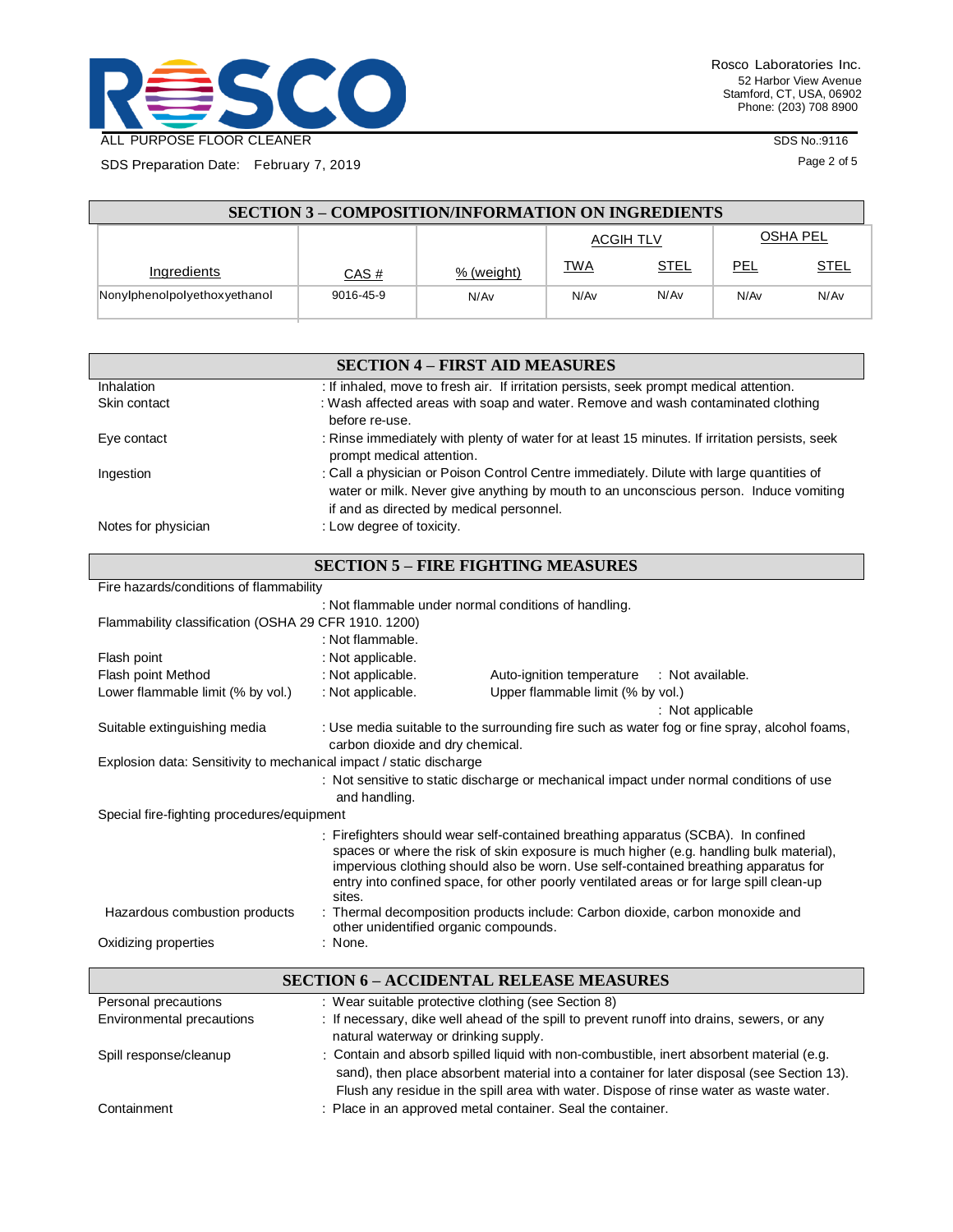

Rosco Laboratories Inc. 52 Harbor View Avenue Stamford, CT, USA, 06902 Phone: (203) 708 8900

SDS No.:9116

Page 3 of 5

| SDS Preparation Date: February 7, 2019 |  |
|----------------------------------------|--|
|                                        |  |

|                             | <b>SECTION 7 - HANDLING AND STORAGE</b>                                                                                                                                                                                                                                                     |
|-----------------------------|---------------------------------------------------------------------------------------------------------------------------------------------------------------------------------------------------------------------------------------------------------------------------------------------|
| Safe Handling procedures    | : Do not ingest. Avoid prolonged, direct contact with skin. Keep away from heat, sparks,<br>and open flames. Keep containers closed when not in use. Use with adequate ventilation.<br>Do not breathe vapors or spray mist. Avoid contact with eyes.                                        |
| Storage requirements        | : Store in a cool, dry, well-ventilated area. Do not freeze. Inspect periodically for damage or<br>leaks.                                                                                                                                                                                   |
| Incompatible materials      | : Strong oxidizing agents.                                                                                                                                                                                                                                                                  |
| Special packaging materials | : Liquid-proof glass, plastic or non-corrodible metal containers are recommended.                                                                                                                                                                                                           |
|                             |                                                                                                                                                                                                                                                                                             |
|                             | <b>SECTION 8 – EXPOSURE CONTROLS AND PERSONAL PROTECTION</b>                                                                                                                                                                                                                                |
|                             | Ventilation and engineering measures: General mechanical ventilation is sufficient for use with this product. Provide adequate<br>cross air circulation. Ensure fresh air during application and drying (for example, by<br>opening all windows and doors or using mechanical ventilation). |
| Respiratory protection      | : Not required under normal conditions of handling. Use NIOSH/MSHA approved full-face<br>respirator with an organic vapor cartridge if the recommended exposure limit is<br>exceeded.                                                                                                       |

|                                | cvreenen.                                                                                 |
|--------------------------------|-------------------------------------------------------------------------------------------|
| Skin protection                | : Wear impervious gloves, such as neoprene or nitrile rubber.                             |
| Eye / face protection          | : Safety glasses with side shields should be used with this product. Chemical splash      |
|                                | goggles are recommended.                                                                  |
| Other protective equipment     | : Emergency showers and eyewash facilities should be nearby.                              |
| General hygiene considerations | : Wash hands thoroughly after using this product, and before eating, drinking or smoking. |
|                                | Wash hands before breaks and at the end of the work day.                                  |

| <b>SECTION 9 – PHYSICAL AND CHEMICAL PROPERTIES</b>                             |                                                     |                                           |                   |  |  |
|---------------------------------------------------------------------------------|-----------------------------------------------------|-------------------------------------------|-------------------|--|--|
| Physical state                                                                  | : Liquid.                                           | Appearance                                | : Yellow liquid.  |  |  |
| Odor                                                                            | : Pleasant odor.                                    | Odor threshold                            | : Not available.  |  |  |
| pH                                                                              | : 7.0                                               |                                           |                   |  |  |
| Boiling point                                                                   | $:100^{\circ}$ C                                    | Specific gravity                          | : 1.010           |  |  |
| Melting/Freezing point                                                          | : Not available.                                    | Coefficient of water/oil distribution     |                   |  |  |
|                                                                                 |                                                     |                                           | : Not available.  |  |  |
| Vapor pressure (mmHg @20°C/68°F): Not available.                                |                                                     | Solubility in water                       | : Complete.       |  |  |
| Vapor density $(Air = 1)$                                                       | : Not available.                                    | Evaporation rate (n-Butyl acetate = $1$ ) |                   |  |  |
|                                                                                 |                                                     |                                           | : Equal to water. |  |  |
| Volatile organic Compounds (VOC's) (lbs/gal. g/l)                               |                                                     | Volatiles (% by weight)                   | : Not available.  |  |  |
|                                                                                 | : Not available.                                    |                                           |                   |  |  |
| Viscosity                                                                       | : Not available.                                    |                                           |                   |  |  |
| Special Remarks On Fire Hazards : Not flammable under normal conditions of use. |                                                     |                                           |                   |  |  |
| <b>SECTION 10 – REACTIVITY AND STABILITY DATA</b>                               |                                                     |                                           |                   |  |  |
| Stability and reactivity                                                        | : Stable under normal conditions.                   |                                           |                   |  |  |
| Hazardous polymerization                                                        | : Will not occur.                                   |                                           |                   |  |  |
| Conditions to avoid<br>Materials to Avoid and Incompatibility                   | : Extreme heat and high energy sources of ignition. |                                           |                   |  |  |
|                                                                                 | : Strong oxidizing agents.                          |                                           |                   |  |  |

Hazardous decomposition products : Thermal decomposition products include: Carbon dioxide, carbon monoxide and other unidentified organic compounds.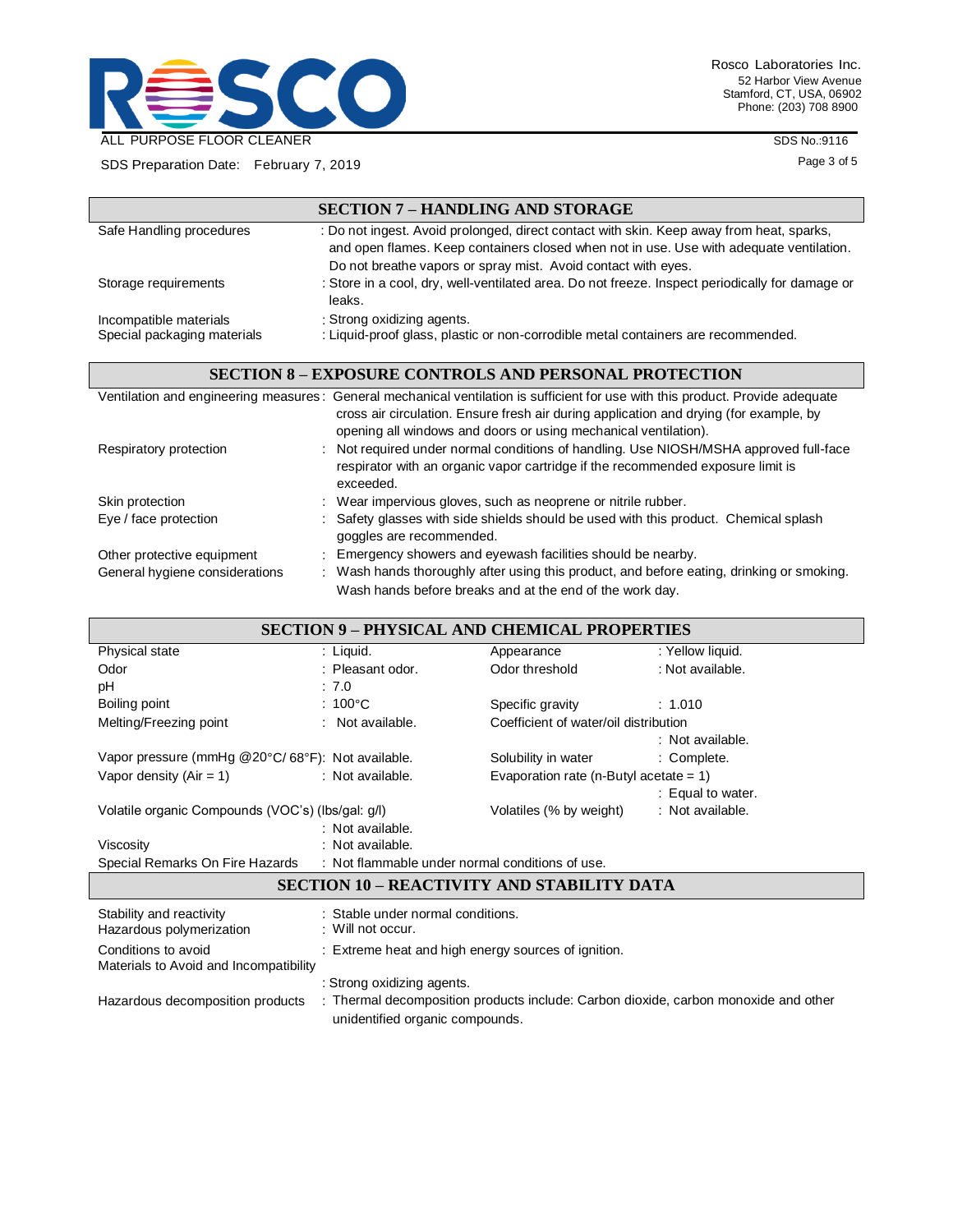

SDS No.:9116

Page 4 of 5

SDS Preparation Date: February 7, 2019

### **SECTION 11 – TOXICOLOGICAL INFORMATION**

|                                             | $LC_{50}(4hr)$                                                                                                                 | 1D50                       |  |  |  |
|---------------------------------------------|--------------------------------------------------------------------------------------------------------------------------------|----------------------------|--|--|--|
| Ingredients                                 | inh, rat                                                                                                                       | oral<br>dermal             |  |  |  |
| Nonylphenolpolyethoxyethanol                | N/Av                                                                                                                           | 4,000 mg/kg<br>5,010 mg/kg |  |  |  |
| Toxicological data                          | : Low order of toxicity for normal industrial handling.                                                                        |                            |  |  |  |
| Carcinogenic status<br>Reproductive effects | : No components are listed as carcinogens by ACGIH, IARC, OSHA or NTP.<br>: Not expected to have other reproductive effects.   |                            |  |  |  |
| Teratogenicity                              | : Not expected to be a teratogen.                                                                                              |                            |  |  |  |
| Mutagenicity                                | : Not expected to be mutagenic in humans.                                                                                      |                            |  |  |  |
| Reproductive effects                        | : Not expected to have other reproductive effects.                                                                             |                            |  |  |  |
| <b>Irritancy</b>                            | : Irritating to eyes.                                                                                                          |                            |  |  |  |
| Sensitization to material                   | : Contains a chemical or chemicals which may cause skin sensitization. This product<br>contains: Nonylphenolpolyethoxyethanol. |                            |  |  |  |
| Synergistic materials                       | $:$ None known.                                                                                                                |                            |  |  |  |
| <b>SECTION 12 – ECOLOGICAL INFORMATION</b>  |                                                                                                                                |                            |  |  |  |
| Environmental effects                       | : None known or reported by the manufacturer. However, it is recommended not to allow                                          |                            |  |  |  |
|                                             | the material to enter the environment.                                                                                         |                            |  |  |  |
| Important environmental characteristics     |                                                                                                                                |                            |  |  |  |
|                                             | : None known or reported by the manufacturer.                                                                                  |                            |  |  |  |
| Ecotoxicological                            | : No data is available on the product itself.                                                                                  |                            |  |  |  |
|                                             |                                                                                                                                |                            |  |  |  |

### **SECTION 13 – DISPOSAL CONSIDERATIONS**

Handling for Disposal : See Section 7 (Handling and Storage) section for further details.<br>Methods of Disposal : Dispose in accordance with all applicable federal, state, provincial : Dispose in accordance with all applicable federal, state, provincial and local regulations. Contact your local, state, provincial or federal environmental agency for specific rules.

## **SECTION 14 – TRANSPORTATION INFORMATION**

| Regulatory<br>Information               | <b>UN Number</b> | <b>Shipping Name</b> | Class         | Packing<br>Group | Label |
|-----------------------------------------|------------------|----------------------|---------------|------------------|-------|
| <b>TDG</b>                              | None             | Not regulated.       | Not regulated | -None-           |       |
| <b>TDG</b><br>Additional<br>information | None.            |                      |               |                  |       |
| 49CFR/DOT                               | None             | Not regulated.       | Not regulated | -None-           |       |
| 49CFR/DOT<br>Additional<br>information  | None.            |                      |               |                  |       |
| <b>ICAO/IATA</b>                        | None             | Not regulated.       | Not regulated | -None-           |       |